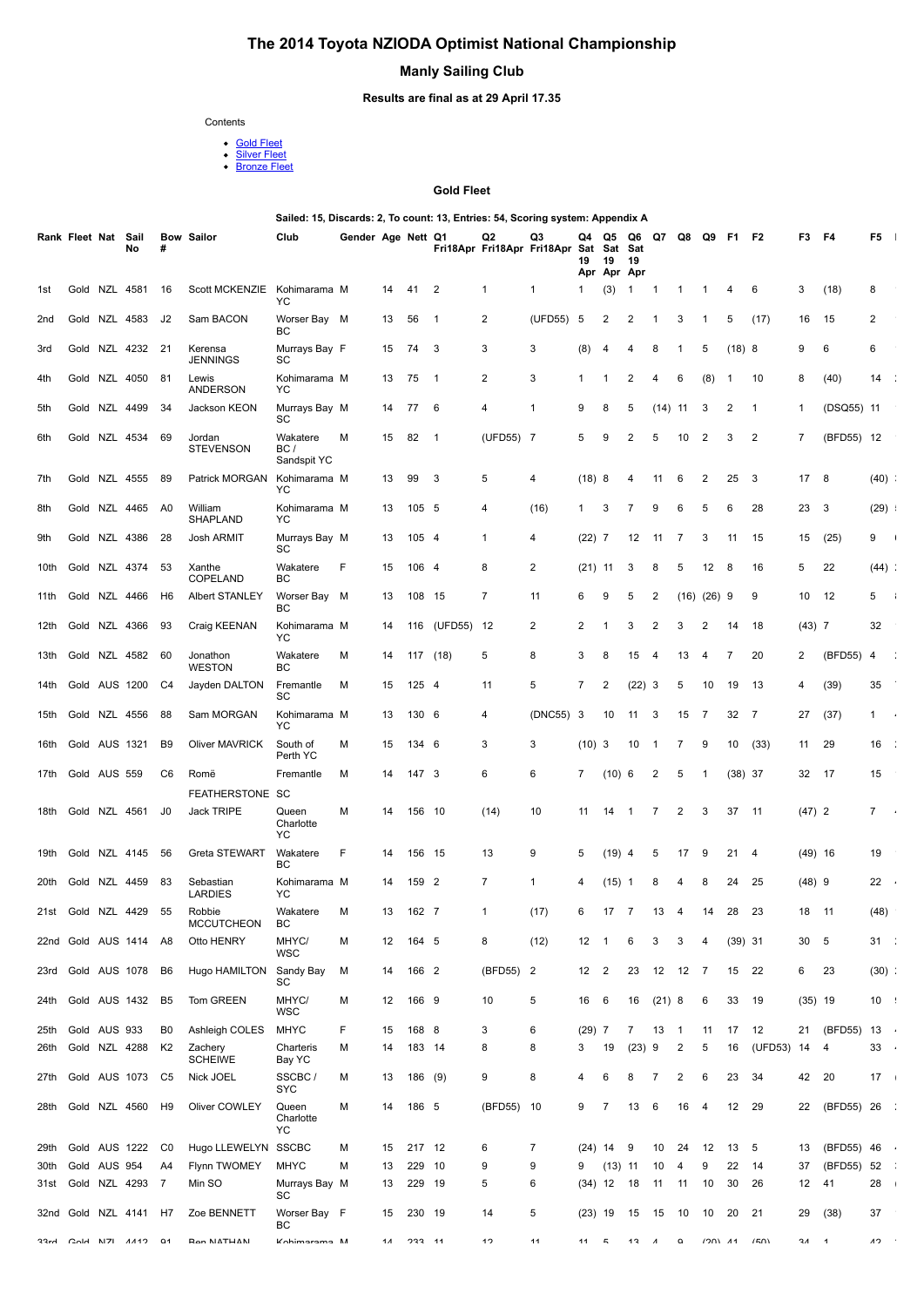| <b>UUIU</b> |               | UUIU INCL TTIE UI |                | <b>DOITIVATION</b>                           | indiminatama ivi<br>YC      |   | $\mathbf{r}$      | ں نے   | $\mathbf{H}$ | $\overline{1}$ | $\mathbf{L}$   | . .      |           | ں ا       |           |                | (40)             | $\mathbf{u}$ | 1001         | ∽∼        |            | T4       | $\sim$ |
|-------------|---------------|-------------------|----------------|----------------------------------------------|-----------------------------|---|-------------------|--------|--------------|----------------|----------------|----------|-----------|-----------|-----------|----------------|------------------|--------------|--------------|-----------|------------|----------|--------|
| 34th        |               | Gold NZL 4402 5   |                | Reece<br><b>CAULFIELD</b>                    | Torbay SC                   | м | 14                | 240    | - 15         | (24)           | 14             | 13       | 5         | 5         | 6         | 19             | 20               | 34           | (39)         | 28        | 27         | 34       |        |
| 35th        | Gold NZL 4496 |                   | -98            | <b>Ben PATERSON</b>                          | Kohimarama M<br>YC          |   | 14                | 241 7  |              | 15             | 21             | 8        | 17        | 12        | 14        | $(23)$ 11      |                  | $(45)$ 30    |              | 26        | 26         | 18       |        |
| 36th        | Gold NZL 4426 |                   | K8             | Dylan EDWARDS                                | Macandrew M<br>Bay BC       |   | 15                | 249    | (30)         | $\overline{7}$ | 4              | 25       | 26        | 25        | 9         | 17             | -11              | 26           | 24           | 24        | (BFD55)    | 21       |        |
| 37th        |               | Gold NZL 4545     | - 31           | Courtney<br><b>REYNOLDS-</b><br><b>SMITH</b> | Murrays Bay F<br>SC         |   | 14                | 251 17 |              | 15             | 23             | (32)     | 16        | 14        | 5         | 11             | 8                | 36           | (DNC53) 31   |           | - 13       | 24       |        |
| 38th        | Gold NZL 4476 |                   | -30            | Brianna<br><b>REYNOLDS-</b><br><b>SMITH</b>  | Murrays Bay F<br>SC         |   | 14                | 257 16 |              | 20             | 9              | $(29)$ 4 |           | 3         | 12        | 12             | 19               | $(44)$ 35    |              | 19        | 34         | 39       |        |
| 39th        |               | Gold NZL 4254 H5  |                | Philipp<br><b>GOVERNALE</b>                  | Worser Bay M<br>BC          |   | 14                | 261 13 |              | 13             | $\overline{7}$ | 18       | 11        | 18        | $(24)$ 10 |                | 24               | 28           | 27           | 33        | (35)       | 27       |        |
| 40th        | Gold NZL 4249 |                   | K4             | Fergus FRAME                                 | Charteris<br>Bay YC         | M | 14                | 270 11 |              | 14             | 14             | 19       | $(41)$ 19 |           | 16        | 13             | 19               | 28           | (44)         | 36        | 24         | 23       |        |
| 41st        | Gold AUS 1301 |                   | B <sub>2</sub> | Justin WISE                                  | Southport<br>YC             | М | 15                | 271 12 |              | 16             | 15             | 8        | 16        | $(17)$ 15 |           | 8              | 13               | 48           | <b>UFD53</b> | 52        | (BFD55) 3  |          |        |
| 42nd        | Gold NZL 4341 |                   | K1             | George EARLY                                 | Macandrew                   | м | 15                | 271 10 |              | 9              | 14             | (28)     | 18        | 17        | 17        | $\overline{7}$ | 14               | 35           | 45           | 39        | 21         | $25 -$   |        |
|             |               |                   |                |                                              | Bay BC                      |   |                   |        |              |                |                |          |           |           |           |                |                  |              |              |           |            |          |        |
| 43rd        | Gold NZL 4523 |                   | - 9            | Sean HERBERT                                 | Manly SC                    | м | 13                | 284 7  |              | 25             | 13             | 10       | 4         | 8         | 19        | (27)           | -13              | 43           | 47           | 20        | (DSQ55) 54 |          |        |
| 44th        | Gold AUS 1429 |                   | - A5           | Archie CROPLEY                               | MHYC/<br>WSC                | М | 12                | 285 13 |              | 18             | (24)           | 2        | 9         | 9         | 20        | 14             | 6                | 52           | 40           | 53        | (BFD55) 20 |          |        |
| 45th        | Gold          | USA 19492 N1      |                | Gavin MCJONES                                | California<br>YC            | М | 13                | 285    | - 9          | 10             | 10             | 16       | 14        | 9         | 13        | 8              | (17)             | 46           | -32          | 44        | 32         | $(53)$ . |        |
| 46th        |               | Gold AUS 1340 A9  |                | Jackson<br><b>PORTER</b>                     | Hillarys YC                 | М | 14                | 296    | (26)         | 11             | 16             | 6        | 12        | 20        | 12        | -17            | 16               | 40           | 49           | $(50)$ 14 |            | 38       |        |
| 47th        | Gold AUS 1160 |                   | A1             | Jack<br>LITTLECHILD                          | Woollahra<br>SC             | м | 14                | 300 14 |              | 22             | 18             | 15       | 10        | 6         | (25)      | 15             | 23               | $(51)$ 38    |              | 51        | 10         | 41       |        |
| 48th        | Gold AUS 993  |                   | B7             | Rupert<br><b>HAMILTON</b>                    | Sandy Bay<br><b>SC</b>      | M | 12                | 307    | - 8          | 13             | 19             | 10       | (45)      | 12        | 15        | 9              | 12               | 50           | 42           | 25        | (BFD55)    | 49 .     |        |
| 49th        | Gold NZL 4468 |                   | M4             | Max MEFFAN                                   | Nelson YC                   | м | 14                | 308 17 |              | 12             | 15             | (21)     | 16        | 15        | 16        | 19             | 21               | 31           | 36           | 46        | 33         | (51)     |        |
| 50th        | Gold NZL 4449 |                   | 23             | Josh BERRY                                   | Murrays Bay M<br><b>SC</b>  |   | 13                | 313 12 |              | 15             | 12             | 14       | (28)      | 23        | -7        | 22             | 16               | 49           | 43           | 41        | (BFD55)    | 36       |        |
| 51st        | Gold NZL 4396 |                   | 58             | Francesco<br><b>KAYROUZ</b>                  | Wakatere<br>BC              | M | $12 \overline{ }$ | 318    | (25)         | 10             | 18             | 19       | 13        | 10        | 6         | 20             | $\overline{7}$   | 47           | DNC53        | 40        | 28         | 47       |        |
| 52nd        | Gold NZL 4526 |                   | 33             | Henry WILSON                                 | Murrays Bay M<br>SC         |   | 12                | 325    | - 16         | 17             | 18             | 20       | 12        | 8         | (32)      | -20            | 15               | $(53)$ 46    |              | 38        | 30         | 45 .     |        |
| 53rd        | Gold NZL 4375 |                   | D <sub>6</sub> | Tom MAIDMENT                                 | Tauranga<br><b>YPBC</b>     | M | 14                | 349    | -20          | 11             | (29)           | 20       | 6         | 16        | 16        | 20             | 18               | 42           | 48           | $(54)$ 36 |            | 43       |        |
| 54th        |               | Gold NZL 3685 2   |                | Kaya TOBIN                                   | Bay of<br><b>Islands YC</b> | F | 13                | 352 16 |              | 24             | 17             | 15       | 5         | 21        | 19        | 16             | $(25)$ $(54)$ 41 |              |              | 45        | -31        | 50       |        |

**Silver Fleet**

|      | Sailed: 15, Discards: 2, To count: 13, Entries: 53, Scoring system: Appendix A |  |    |                |                                |                             |                    |    |        |      |                |                                         |            |                 |                            |      |            |              |                |                |                |
|------|--------------------------------------------------------------------------------|--|----|----------------|--------------------------------|-----------------------------|--------------------|----|--------|------|----------------|-----------------------------------------|------------|-----------------|----------------------------|------|------------|--------------|----------------|----------------|----------------|
|      |                                                                                |  | No | #              | Rank Fleet Nat Sail Bow Sailor | Club                        | Gender Age Nett Q1 |    |        |      | Q <sub>2</sub> | Q3<br>Fri18Apr Fri18Apr Fri18Apr Sat 19 | Q4<br>Apr  | Q5<br>Sat<br>19 | Q6<br>Sat<br>19<br>Apr Apr | Q7   | Q8         | Q9           | <b>F1</b>      | F <sub>2</sub> | F <sub>3</sub> |
| 1st  | Silver NZL 4333 H4                                                             |  |    |                | Polly WRIGHT                   | Worser Bay F<br><b>BC</b>   |                    | 14 | 156    | - 25 | 21             | 23                                      | (27)       | 20              | $(29)$ 14                  |      | 9          | $21 \quad 1$ |                | 4              | 5              |
| 2nd  | Silver AUS 1239 A6                                                             |  |    |                | Lachlan<br><b>BREWER</b>       | Northbridge M<br>SC         |                    | 12 | 162 20 |      | 17             | 21                                      | (DNS55) 15 |                 | 19                         | -18  | (23)       | 16           | 9              | $\mathbf{1}$   | 10             |
| 3rd  | Silver NZL 4536 H1                                                             |  |    |                | Max GIBBS                      | QCYC/<br><b>WBBC</b>        | М                  | 13 | 168    | -22  | 23             | 13                                      | 17         | 23              | 14                         | (25) | 14         | 22           | 4              | 6              | $\mathbf{1}$   |
| 4th  | Silver NZL 4525 59                                                             |  |    |                | Ben BEASLEY                    | Wakatere<br><b>BC</b>       | м                  | 14 | 178 11 |      | 19             | 20                                      | (38)       | 21              | 10                         | 23   | 14         | 25           | -14            | 2              | 6              |
| 5th  | Silver AUS 1338 A3                                                             |  |    |                | Jay KARNEY                     | <b>WSC</b>                  | M                  | 13 | 187 24 |      | (37)           | 26                                      | 4          | 25              | 14                         | 17   | 19         | 14 5         |                | 17             | 4              |
| 6th  | Silver NZL 4425 1                                                              |  |    |                | Alex LEE                       | Torbay SC                   | м                  | 14 | 206    | 19   | 18             | 25                                      | 15         | 18              | 26                         | (42) | 27         | $(30)$ 2     |                | 18             | 3              |
| 7th  | Silver AUS 974 B8                                                              |  |    |                | Charles<br><b>ZEEMAN</b>       | Sandy Bay<br>SC             | м                  | 12 | 209    | (26) | 22             | 16                                      | 20         | 17              | 24                         | 20   | 24         | $(31)$ 3     |                | 13             | 23             |
| 8th  | Silver NZL 4354 M3                                                             |  |    |                | Harry<br><b>CORSTON</b>        | Charteris<br>Bay YC         | M                  | 13 | 210 18 |      | 6              | 11                                      | (32)       | 11              | 17                         | 29   | 22         | 24           | 12             | 3              | 16             |
| 9th  | Silver NZL 4544 24                                                             |  |    |                | Campbell<br><b>STANTON</b>     | Murrays Bay M<br><b>SC</b>  |                    | 12 | 214 18 |      | 16             | 17                                      | (35)       | 20              | $(32)$ 22                  |      | 12         | 15           | 15             | 22             | 19             |
| 10th | Silver NZL 4448 L2                                                             |  |    |                | <b>Ben BAYNES</b>              | Charteris<br>Bay YC         | м                  | 14 | 218    | - 13 | (BFD55)        | 12                                      | 22         | 32              | 11                         | 10   | 40         | 15           | $\overline{7}$ | $\overline{7}$ | 2              |
| 11th | Silver NZL 4414 H2                                                             |  |    |                | Ben                            | Worser Bay M                |                    | 13 | 230 30 |      | (35)           | 30                                      | 19         | 18              | 30                         | -17  | (DNS55) 18 |              | -13            | 8              | 8              |
|      |                                                                                |  |    |                | <b>PRENTICE</b>                | BC                          |                    |    |        |      |                |                                         |            |                 |                            |      |            |              |                |                |                |
| 12th | Silver NZL 4103 J4                                                             |  |    |                | Amy<br><b>ANDERSON</b>         | Worser Bay F<br><b>BC</b>   |                    | 15 | 236    | - 22 | 23             | 20                                      | (36)       | $(34)$ 19       |                            | - 18 | 26         | 30           | 11             | 12             | 9              |
| 13th | Silver FRA 97                                                                  |  |    | N <sub>6</sub> | Clement<br><b>MASSON</b>       | <b>SRC New</b><br>Caledonia | м                  | 13 | 237 8  |      | $\overline{2}$ | 22                                      | (40)       | 22              | $(47)$ 20                  |      | 18         | 23           | 24             | 25             | 20             |
| 14th | Silver NZL 4275 D1                                                             |  |    |                | Nina<br><b>MANNERING</b>       | Napier SC                   | F                  | 11 | 248 21 |      | 22             | 30                                      | 13         |                 | $(33)$ $(31)$ 28           |      | 21         | 18           | 27             | 24             | 17             |
| 15th | Silver NZL 4558 63                                                             |  |    |                | Alice<br><b>HASLETT</b>        | Wakatere<br>BC / GBC        | F                  | 13 | 256 17 |      | 19             | 21                                      | 23         | 22              | 21                         | 19   | (33)       | 20           | (44)           | 26             | 18             |
| 16th | Silver NZL 4507 22                                                             |  |    |                | Samantha<br>$- - - - -$        | Murrays Bay F               |                    | 13 | 270 23 |      | 26             | (44)                                    | 23         | 29              | 21                         | 22   | 15         | 17           | 16             | 11             | (34)           |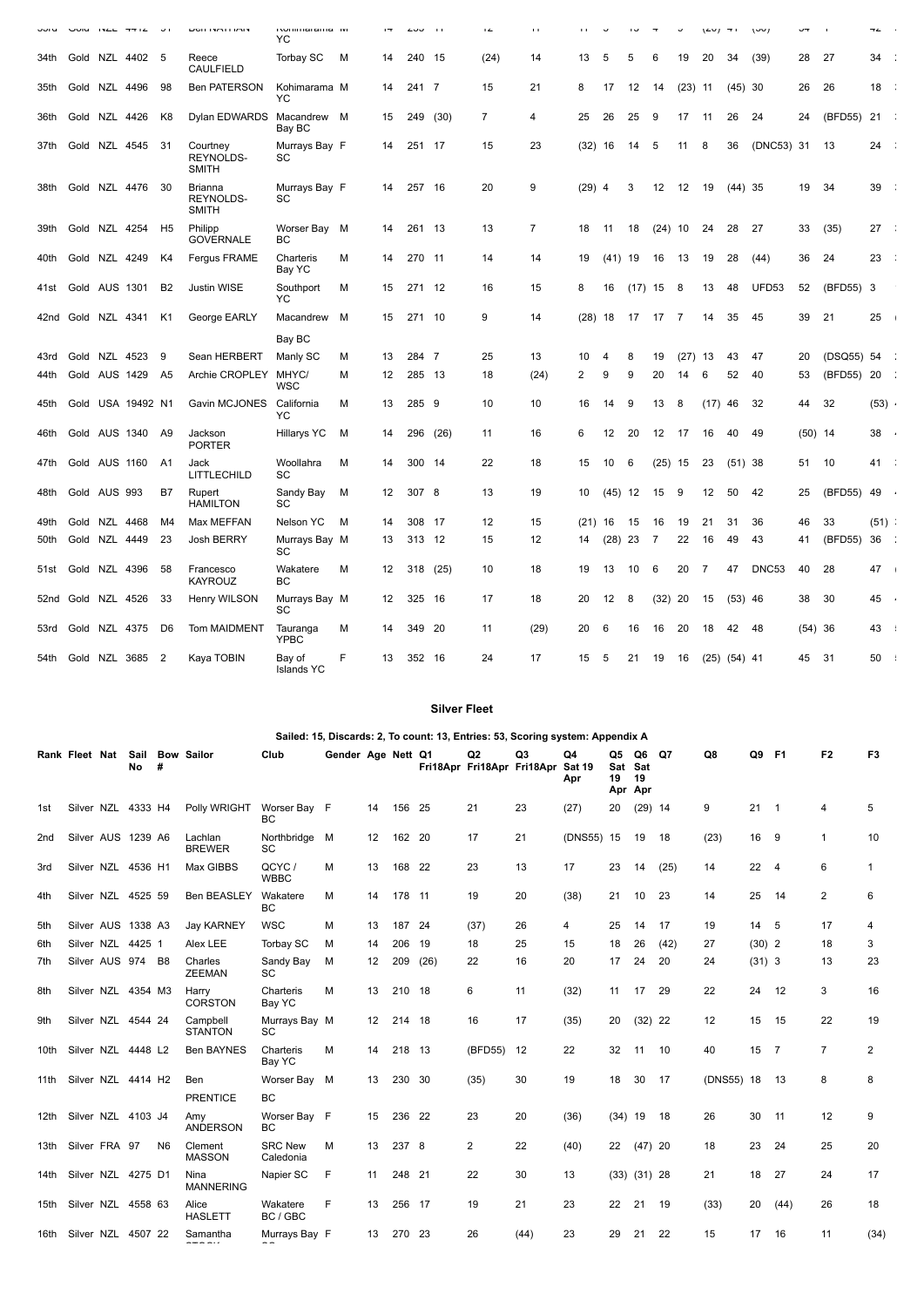|      |                    |         |                | STOCK                       | SU                          |   |    |        |             |            |         |      |           |           |            |      |           |               |            |       |
|------|--------------------|---------|----------------|-----------------------------|-----------------------------|---|----|--------|-------------|------------|---------|------|-----------|-----------|------------|------|-----------|---------------|------------|-------|
| 17th | Silver AUS 786     |         | B4             | Alice<br><b>BUCHANAN</b>    | Sandy Bay<br>SC             | F | 13 | 271 24 |             | 25         | 31      | (35) | 30        | 18        | (36)       | 30   | 28        | 8             | 9          | 15    |
| 18th | Silver NZL 4578 52 |         |                | Luke<br>CASHMORE            | Wakatere<br>BC              | М | 13 | 273 21 |             | 28         | 28      | 25   | 23        | 22        | 32         | 13   | $(42)$ 17 |               | 14         | 22    |
| 19th | Silver NZL         | 3935 29 |                | Caleb ARMIT                 | Murrays Bay M<br>SC         |   | 10 | 279    | (BFD55)     | (UFD55)    | -28     | 12   | 28        | 29        | 37         | 25   | 27        | 23            | 16         | 27    |
| 20th | Silver NZL 4239 H3 |         |                | Will WRIGHT                 | Worser Bay<br>ВC            | м | 11 | 282 21 |             | 21         | 19      | (39) | 29        | 29        | 26         | 25   | 22        | 6             | 30         | (38)  |
| 21st | Silver FRA 441 N5  |         |                | Clement<br><b>BOUVET</b>    | <b>SRC New</b><br>Caledonia | М | 14 | 294 29 |             | 16         | 23      | (39) | 29        | 36        | 18         | (48) | 32        | 10            | 28         | 13    |
| 22nd | Silver NZL 4455 M5 |         |                | Burty MEFFAN                | Nelson YC                   | м | 12 | 301    | 28          | (BFD55)    | 24      | 26   | 20        | 27        | 30         | 29   | 21        | 18            | 21         | 32    |
| 23rd | Silver NZL 4575 N0 |         |                | Gavin NINNES French Bay     | YC                          | м | 13 | 317 36 |             | 25         | 25      | 16   | 25        | $(37)$ 34 |            | 21   | 19        | 30            | 5          | 14    |
| 24th | Silver NZL 3738 4  |         |                | James<br>SHELDON            | Bay of<br><b>Islands YC</b> | М | 12 | 327    | (BFD55)     | - 17       | 15      | 41   | 40        | 25        | 37         | 22   | 34        | 20            | 32         | 30    |
| 25th | Silver NZL 4233 E6 |         |                | Nick<br><b>MANNERING</b>    | Napier SC                   | М | 12 |        | 331 (38)    | 33         | 32      | 13   | 30        | 37        | 23         | 21   | 17        | 42            | 36         | (46)  |
| 26th | Silver NZL 4410 10 |         |                | Brianna<br><b>ORAMS</b>     | <b>Torbay SC</b>            | F | 13 | 332 27 |             | 27         | 25      | (37) | 23        | 26        | 27         | 37   | 34        | 32            | 27         | (42)  |
| 27th | Silver AUS 541 A7  |         |                | <b>Ted DANKS</b>            | Davey's Bay M<br>YC         |   | 13 | 333    | 31          | 26         | 31      | (49) | 22        | 22        | 21         | 34   | 27        | 29            | 19         | 12    |
| 28th | Silver NZL 3878 E2 |         |                | Tasmin VAN<br><b>BERGEN</b> | New<br>Plymouth<br>YC       | F | 14 |        | 343 (BFD55) | 29         | 39      | 22   | 24        | 31        | 28         | 36   | 33        | 26            | 10         | 21    |
| 29th | Silver NZL 4454 H8 |         |                | Emily<br><b>OVEREND</b>     | Queen<br>Charlotte<br>YC    | F | 12 | 345 27 |             | 31         | 22      | (49) | 30        | 34        | 23         | 31   | 33        | 19            | 20         | 11    |
| 30th | Silver NZL 4158 32 |         |                | Lloyd<br><b>PERRATT</b>     | Murrays Bay M<br>SC         |   | 13 | 348    | -29         | 26         | 19      | 30   | 13        | 16        | (BFD55) 18 |      | 26        | 38            | 39         | 7     |
| 31st | Silver NZL 4362 J1 |         |                | <b>Elliott BACON</b>        | Worser Bay<br>BC            | M | 11 | 359    | -20         | 23         | 29      | 21   | 31        | 25        | (34)       | 28   | 32        | 40            | 29         | (45)  |
| 32nd | Silver NZL 4343 8  |         |                | <b>Jack HONEY</b>           | Bay of<br><b>Islands YC</b> | м | 13 | 368 23 |             | 20         | 20      | 36   | 24        | 20        | 27         | (40) | 29        | 31            | 40         | 36    |
| 33rd | Silver NZL         | 3908 E4 |                | Brianna OTTO                | Napier SC                   | F | 15 | 379    | 33          | 24         | 13      | 27   | 32        | 24        | 30         | (49) | 24        | 35            | 33         | 33    |
| 34th | Silver NZL 4433 94 |         |                | George<br><b>ANGUS</b>      | Kohimarama M<br>YC          |   | 13 | 387    | (UFD55)     | - 21       | 29      | 31   | 44        | 36        | 21         | 34   | 35        | 22            | 34         | 28    |
| 35th | Silver AUS 567 B1  |         |                | Emma<br><b>LIDGETT</b>      | Davey's Bay F<br>YC         |   | 14 | 396    | -40         | (47)       | 40      | 25   | $(49)$ 33 |           | 29         | 18   | 29        | 21            | 15         | 43    |
| 36th | Silver NZL 4098 L7 |         |                | Wilson<br><b>MURRAY</b>     | Charteris<br>Bay YC         | М | 14 | 396 23 |             | 30         | 24      | 26   | $(35)$ 20 |           | 28         | 33   | 31        | 41            | 43         | 29    |
| 37th | Silver AUS 1367 A2 |         |                | Ryan<br>LITTLECHILD         | Woollahra<br>SC             | м | 12 | 396    | -32         | 31         | 35      | 33   | 25        | 27        | 27         | (36) | 28        | (45)          | 23         | 25    |
| 38th | Silver AUS 1192 C3 |         |                | Ashleigh<br><b>SWADLING</b> | Southport<br>YC             | F | 13 | 398    | (BFD55)     | 34         | (45)    | 28   | 27        | 32        | 39         | 28   | 23        | 36            | 44         | 40    |
| 39th | Silver NZL 4423 E0 |         |                | James<br><b>BARNETT</b>     | Tauranga<br>YPBC            | М | 12 | 399 30 |             | (BFD55)    | (41)    | 26   | 35        | 30        | 33         | 28   | 35        | 39            | 35         | 26    |
| 40th | Silver NZL 4417 J5 |         |                | Penny LINTON Worser Bay F   | BC                          |   | 15 | 406 35 |             | (BFD55) 28 |         | 31   | $(49)$ 26 |           | 26         | 25   | 22        | 37            | 46         | 24    |
| 41st | Silver NZL 4501 E3 |         |                | Ryan TAIT                   | Paremata<br>ВC              | м | 13 | 418 14 |             | 27         | (40)    | 14   | 27        | 39        | 26         | 32   | 38        | 28            | 41         | 39    |
|      | 42nd Silver FRA 91 |         | N <sub>3</sub> | Lola VERGÉ                  | <b>SRC New</b><br>Caledonia | F | 14 | 427 33 |             | 32         | 26      | (43) | 33        | 43        | 24         | 24   | 34        | 33            | 45         | (DNC! |
| 43rd | Silver GBR 5940 N2 |         |                | Georgia<br><b>BAKER</b>     | Weir Wood<br>SC             | F | 14 | 435 45 |             | 19         | 27      | (46) | 34        | 35        | 33         | 34   | 35        | 46            | 37         | 31    |
| 44th | Silver AUS 660 C1  |         |                | Jack<br><b>FERGUSON</b>     | Northbridge M<br>SC         |   | 11 | 438 32 |             | 39         | (47)    | 37   | 40        | 28        | 31         | 27   | 13        | (47)          | 42         | 37    |
| 45th | Silver NZL 4184 L1 |         |                | Max<br><b>MCLAUCHLAN</b>    | Naval Point M<br>Club       |   | 14 | 442 22 |             | 34         | 32      | 31   | 37        | 38        | (41)       | 35   | 39        | 34            | (UFD52) 50 |       |
| 46th | Silver NZL 3988 35 |         |                | Tal<br><b>RABINOVICH</b>    | Murrays Bay F<br>SC         |   | 15 |        | 445 (40)    | 29         | 38      | 37   | 26        | 37        | 24         | 38   | 40        | 25            | 31         | 35    |
| 47th | Silver NZL 4398 90 |         |                | Rebecca<br><b>MORGAN</b>    | Kohimarama F<br>YC          |   | 11 | 452 35 |             | 34         | (42)    | 24   | 31        | 28        | 41         | 37   | 36        | 43            | (47)       | 41    |
| 48th | Silver NZL 4546 96 |         |                | Zoe DAWSON                  | Kohimarama F<br>YC          |   | 12 | 467 39 |             | 36         | 27      | 17   | 44        | 28        | (47)       | 44   | 30        | (48)          | 38         | 48    |
| 49th | Silver NZL 4577 L0 |         |                | Matthew<br><b>BAYLEY</b>    | Charteris<br>Bay YC         | M | 13 | 467 26 |             | 28         | (UFD55) | 38   | 21        | 41        | 44         | 42   | 26        | 50            | 49         | 49    |
| 50th | Silver NZL 4473 57 |         |                | Lachlan<br><b>STEWART</b>   | Wakatere<br>ВC              | М | 11 |        | 471 (47)    | 28         | 44      | 32   | 15        | 13        | 45         | 31   | 38        | 51            | (DNC52) 47 |       |
| 51st | Silver NZL 4006 L6 |         |                | Louis NEL                   | Charteris<br>Bay YC         | М | 13 | 478 28 |             | 40         | 35      | 18   | 44        | $(48)$ 38 |            | 32   | 27        | 49            | 50         | (UFD5 |
| 52nd | Silver NZL 4301 62 |         |                | Patrick<br><b>CALVER</b>    | Wakatere<br>ВC              | М | 13 | 486 42 |             | 33         | 33      | 11   | 36        | 30        | (46)       | 36   | 45        | (52)          | 48         | 44    |
| 53rd | Silver NZL 4266 11 |         |                | Tess<br><b>PATERSON</b>     | Manly SC/<br>Wakatere<br>ВC | F | 14 | 516 29 |             | (BFD55) 26 |         | 45   | 36        | 35        | 22         | 30   | 33        | (DNC53) DNC52 |            | DNC5  |

#### **Bronze Fleet**

**Sailed: 15, Discards: 2, To count: 13, Entries: 53, Scoring system: Appendix A**

| Rank Fleet Nat Sail Bow Sailor | No | Club | Gender Age Nett Q1 |  | Fri18Apr Fri18Apr Fri18Apr Sat 19 Sat 19 | Q2 | Q3 | Q4 | Q5 | Q6<br>Sat 19 | <b>Q7</b> | Q8 | Q9 |  |
|--------------------------------|----|------|--------------------|--|------------------------------------------|----|----|----|----|--------------|-----------|----|----|--|
|                                |    |      |                    |  |                                          |    |    |    |    |              |           |    |    |  |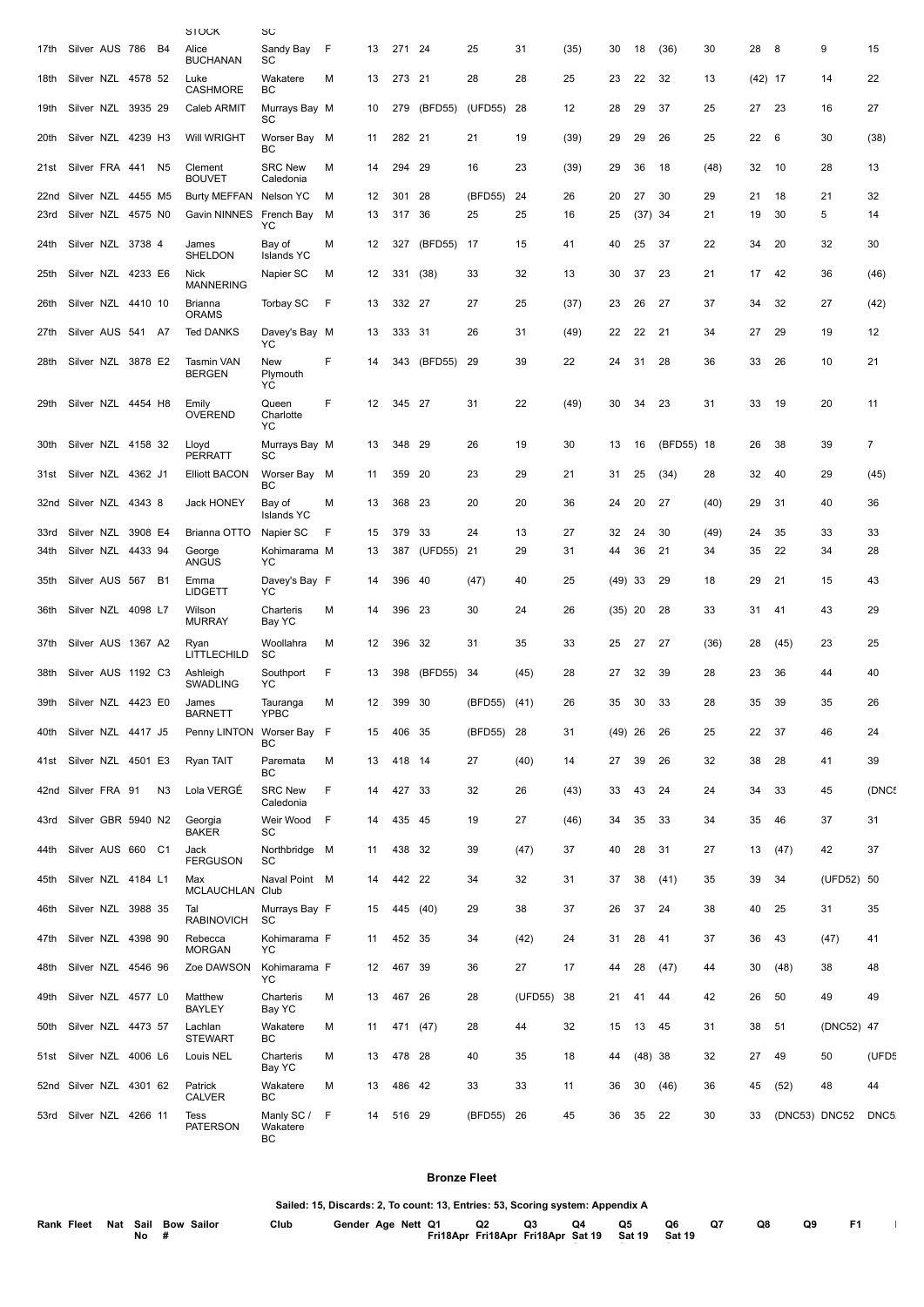|                 |                    |  |                                               |                             |   |    |          |         |               |            | Apr  | Apr        | Apr        |               |               |            |                |                       |
|-----------------|--------------------|--|-----------------------------------------------|-----------------------------|---|----|----------|---------|---------------|------------|------|------------|------------|---------------|---------------|------------|----------------|-----------------------|
| 1st             | Bronze FRA 3599 N4 |  | Juliette BONE                                 | <b>SRC New</b><br>Caledonia | F | 14 | 258      | - 43    | 27            | 34         | (50) | (46)       | 32         | 25            | 38            | 37         | 6              |                       |
| 2 <sub>nd</sub> | Bronze AUS 1236 B3 |  | Cole TAPPER                                   | Woollahra<br>SC             | м | 12 | 280 35   |         | 33            | 38         | 33   | 24         | 36         | 37            | 35            | (50)       | 2              |                       |
| 3rd             | Bronze NZL 4405 25 |  | Annabelle<br><b>RENNIE-</b><br><b>YOUNGER</b> | Murrays Bay F<br>SC         |   | 15 | 297      | -36     | 40            | 34         | (42) | 31         | (RET55) 34 |               | 29            | 42         | 18             |                       |
| 4th             | Bronze NZL 3886 6  |  | Nicola WILSON                                 | Marsden YC F                |   | 13 | 300      | (49)    | 36            | 36         | 40   | 26         | 40         | 43            | 37            | (44)       | $\mathbf{1}$   |                       |
| 5th             | Bronze NZL 4521 D5 |  | Dominic                                       | New                         | M | 13 | 303 (46) |         | 38            | 27         | (48) | 40         | 40         | 35            | 43            | 36         | 8              |                       |
|                 |                    |  | <b>COLEMAN</b>                                | Plymouth                    |   |    |          |         |               |            |      |            |            |               |               |            |                |                       |
| 6th             | Bronze NZL 4355 M1 |  | Melissa                                       | YC<br>Naval Point F         |   | 15 | 311 33   |         | 30            | 32         | 42   | 32         | (49)       | 44            | 39            | 39         | 5              |                       |
|                 |                    |  | <b>KENNETT</b>                                | Club                        |   |    |          |         |               |            |      |            |            |               |               |            |                |                       |
| 7th             | Bronze NZL 3968 K9 |  | Scott<br><b>MORRISON</b>                      | Charteris<br>Bay YC         | M | 13 | 313 31   |         | 31            | 41         | 44   | 21         | (45)       | 38            | 30            | 38         | 3              |                       |
| 8th             | Bronze NZL 4421 68 |  | Harry<br>DALBETH                              | Wakatere<br>ВC              | M | 13 | 324      | 25      | 32            | 31         | 36   | 34         | 40         | (UFD55) 41    |               | 36         | 10             |                       |
| 9th             | Bronze NZL 4516 M0 |  | Jarvis CROSS                                  | North Otago M<br>YPBC       |   | 12 | 325      | -34     | 29            | 39         | (46) | 37         | 34         | 36            | 32            | (41)       | 19             |                       |
| 10th            | Bronze NZL 4533 61 |  | Luke<br><b>TOMLINSON</b>                      | Wakatere<br>BС              | M | 13 | 331      | - 27    | 18            | 22         | 43   | 42         | 43         | 41            | (46)          | (49)       | 9              |                       |
| 11th            | Bronze NZL 3658 D3 |  | Daniel<br>WINSLEY                             | Paremata<br>ВC              | м | 14 | 335      | -32     | (UFD55)       | -37        | (48) | 35         | 39         | 35            | 23            | 46         | 12             |                       |
| 12th            | Bronze NZL 4573 D2 |  | Finlay                                        | Kapiti BC                   | M | 13 | 335 34   |         | 30            | 36         | 42   | 41         | (RET55) 33 |               | 26            | 37         | $\overline{7}$ |                       |
| 13th            | Bronze NZL 3855 M6 |  | <b>GEORGESON</b><br>Stella                    | Navel Point F               |   | 15 | 350 44   |         | 39            | 42         | 27   | 38         | 33         | (48)          | 33            | 28         | 13             |                       |
|                 |                    |  | PATCHETT-<br><b>CHRISTENSEN</b>               | SC                          |   |    |          |         |               |            |      |            |            |               |               |            |                |                       |
| 14th            | Bronze NZL 4218 26 |  | Marin<br><b>HOWARTH</b>                       | Murrays Bay F<br>SC         |   | 13 | 359      | -34     | 20            | 30         | 29   | 39         | 42         | (44)          | 39            | (46)       | 31             |                       |
| 15th            | Bronze NZL 4371 D8 |  | Joel KENNEDY                                  | Tauranga<br><b>YPBC</b>     | М | 12 | 361      | (BFD55) | 46            | (DNC55)    | 46   | 38         | 34         | 29            | 29            | 29         | 45             |                       |
| 16th            | Bronze NZL 4063 64 |  | Victor ALLEN                                  | Wakatere<br>ВC              | M | 13 | 363 31   |         | 41            | 41         | 40   | 36         | (42)       | 35            | (45)          | 31         | 20             |                       |
| 17th            | Bronze NZL 4195 L9 |  | Rupert<br><b>LIMBRICK</b>                     | Charteris<br>Bay YC         | M | 13 | 372 45   |         | 42            | 43         | 14   | 39         | 38         | 46            | (RET55)       | (DNC55) 16 |                | ÷                     |
| 18th            | Bronze NZL 3673 92 |  | <b>Toby NATHAN</b>                            | Kohimarama M<br>YC          |   | 13 | 387 47   |         | 46            | (DNC55) 2  |      | 37         | 35         | (SRS51) 43    |               | 25         | 29             |                       |
| 19th            | Bronze NZL 4204 K3 |  | David<br><b>BUCHANAN</b>                      | Charteris<br>Bay YC         | М | 10 | 410      | - 41    | 35            | 34         | 33   | (47)       | 27         | 30            | 44            | 47         | 21             |                       |
| 20th            | Bronze NZL 4500 67 |  | Charlotte<br><b>PROBERT</b>                   | Wakatere<br>BС              | F | 14 | 424      | 24      | 35            | (DNC55)    | 39   | 41         | (RET55)    | -32           | 35            | 43         | 17             |                       |
| 21st            | Bronze NZL 4330 3  |  | Emma<br>SHELDON                               | Bay of<br><b>Islands YC</b> | F | 14 | 428      | (UFD55) | 45            | 33         | 47   | 43         | 41         | 38            | 42            | 44         | 11             |                       |
| 22nd            | Bronze NZL 4416 E7 |  | Jacinta<br><b>RODDICK</b>                     | Titahi Bay                  | F | 12 | 432 37   |         | 42            | 38         | (54) | 46         | 46         | 39            | 41            | (47)       | 14             |                       |
| 23rd            | Bronze NZL 4377 L8 |  | Annabel                                       | Charteris                   | F | 12 | 435 38   |         | 32            | 42         | (44) | (48)       | 44         | 42            | 26            | 44         | 33             |                       |
| 24th            | Bronze NZL 4192 E8 |  | <b>LIMBRICK</b><br>Jaxon                      | Bay YC<br>Titahi Bay        | М | 12 | 437 (50) |         | 50            | 46         | 34   | 38         | 33         | 31            | 40            | 43         | 4              |                       |
| 25th            | Bronze NZL 4310 95 |  | <b>RODDICK</b><br>Henry ANGUS                 | Kohimarama M                |   | 11 | 440 44   |         | 41            | (45)       | 24   | 39         | 43         | 40            | (46)          | 40         | 32             |                       |
| 26th            | Bronze NZL 4300 65 |  | Thomas                                        | YC<br>Wakatere              | м | 13 | 456      | (50)    | <b>DNE55</b>  | 50         | 41   | 28         | 24         | 31            | 31            | 46         | 15             |                       |
| 27th            | Bronze NZL 4230 78 |  | <b>CROOK</b><br>Monty                         | BС<br>Kohimarama M          |   | 11 | 460 36   |         | 38            | (RET55)    | 30   | 42         | 31         | 42            | 38            | 37         | 43             | ÷                     |
| 28th            | Bronze NZL 4413 97 |  | <b>ALDERSON</b><br>Ashton GUY                 | YC<br>Kohimarama            |   | 13 | 463 42   |         | 45            | 49         | 38   | (50)       | 41         | 40            | 42            | 42         | 42             |                       |
| 29th            | Bronze NZL 4438 D4 |  | Scott                                         | YC<br>Lake Taupo M          |   | 11 | 468 39   |         | (BFD55) 37    |            | 47   | 47         | 45         | (SRS51) 49    |               | 40         | 34             |                       |
|                 |                    |  | <b>WOODFIELD</b>                              | YC.                         |   |    |          |         |               |            |      |            |            |               |               |            |                |                       |
| 30th            | Bronze NZL 4568 80 |  | Hugo<br><b>MEACHEN</b>                        | Kohimarama M<br>YC          |   | 14 | 474      | (DNS55) | (DNC55) DNS55 |            | 7    | 51         | 51         | 43            | 43            | 43         | 44             | ÷                     |
| 31st            | Bronze NZL 4023 K7 |  | Cara<br><b>HIGINBOTTOM</b>                    | Mount<br><b>Pleasant YC</b> | F | 13 | 490 42   |         | (48)          | 45         | 44   | 48         | 38         | 46            | (49)          | 48         | 24             | ÷                     |
| 32nd            | Bronze NZL 3847 27 |  | Benjamin<br>CHAPELOW                          | Murrays Bay M<br>SC         |   | 14 | 491      | -37     | (BFD55)       | 39         | 30   | 43         | 39         | (SRS51) 44    |               | 41         | 35             | ÷                     |
| 33rd            | Bronze NZL 4508 82 |  | Matthew ROSS                                  | Kohimarama M<br>YC          |   | 13 | 493 39   |         | 37            | 35         | (52) | (50)       | 48         | 36            | 47            | 48         | 28             | ÷                     |
| 34th            | Bronze NZL 4178 L4 |  | Edward<br><b>MACALISTER</b>                   | Charteris                   | M | 13 | 495 43   |         | 43            | 37         | 28   | (DNC55) 44 |            | 39            | 45            | 45         | 41             |                       |
| 35th            | Bronze NZL 4287 L3 |  | Ruby BAYNES                                   | Bay YC<br>Charteris         | F | 11 | 496 38   |         | 43            | 33         | 43   | 49         | (52)       | 40            | 45            | 32         | 26             | ÷                     |
| 36th            | Bronze NZL 4348 79 |  | Luke                                          | Bay YC<br>Kohimarama M      |   | 11 | 498 40   |         | 44            | 44         | 17   | 27         | 44         | (RET55)       | (DNC55) DNC55 |            | 22             | $\mathbb{L}$          |
|                 |                    |  | CAMERON-<br><b>SMITH</b>                      | YC.                         |   |    |          |         |               |            |      |            |            |               |               |            |                |                       |
| 37th            | Bronze NZL 4376 D9 |  | Sebastian<br><b>LEMBERG</b>                   | Tauranga<br><b>YPBC</b>     | М | 13 | 498      | - 28    | 47            | 43         | 45   | (52)       | 47         | 50            | 39            | 39         | 38             | $\frac{1}{4}$         |
| 38th            | Bronze NZL 3875 D7 |  | <b>Brodie</b><br>MAXWELL                      | Hamilton YC M               |   | 14 | 499 43   |         | 48            | (DNC55) 49 |      | 46         | 46         | 43            | 48            | (RET55) 30 |                |                       |
| 39th            | Bronze NZL 4401 M2 |  | Nicos<br><b>SHEARER</b>                       | Timaru<br>YPBC              | M | 10 | 512 48   |         | 52            | (DNC55) 34 |      | 52         | 42         | (RET55) DNC55 |               | DNC55 36   |                | $\mathbb{C}^{\times}$ |